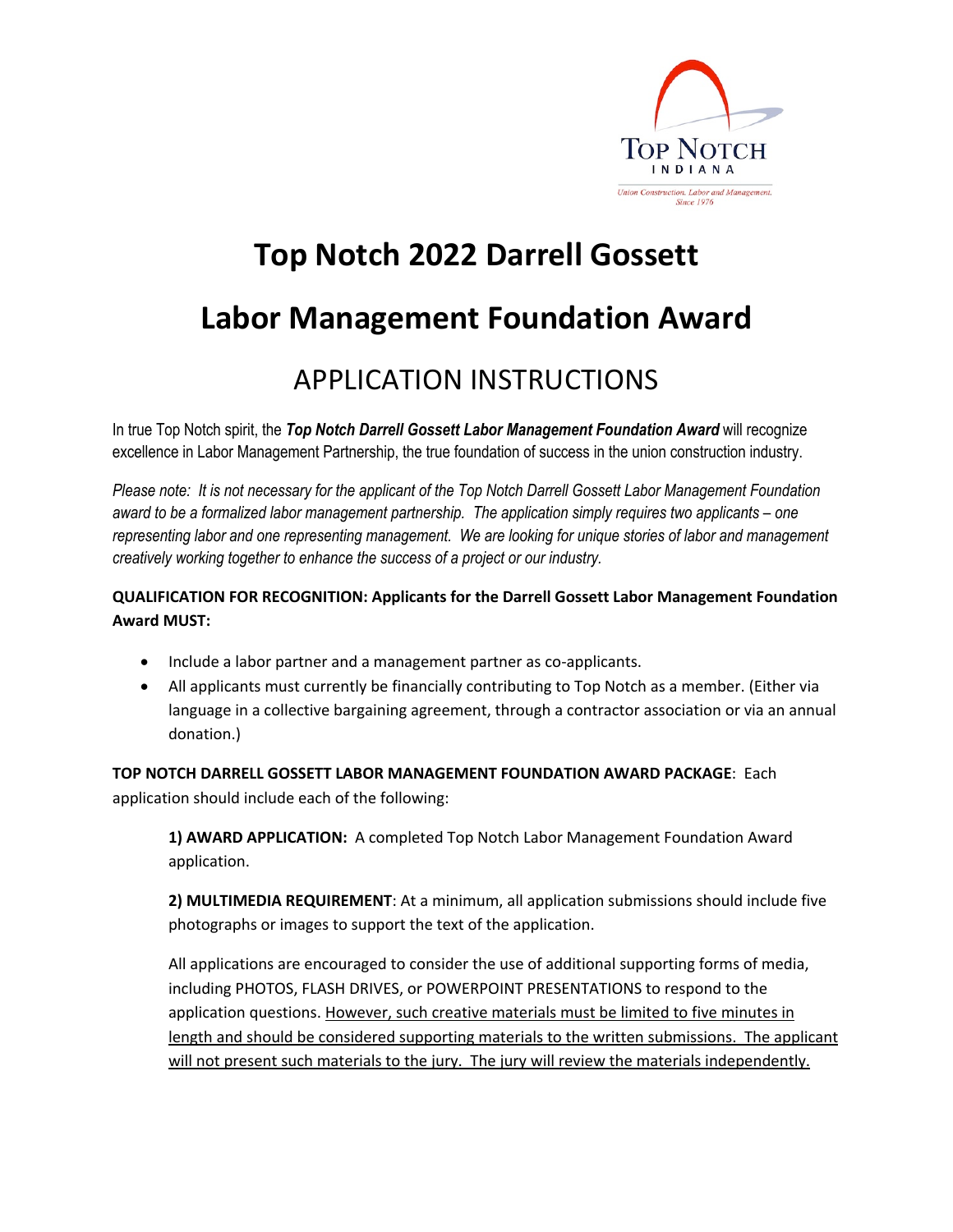

Inclusion of photographs and additional supporting forms of media as part of an application authorizes Top Notch to use the material at the annual awards presentation, as well as in advertisements promoting the awards program.

4) **REFERENCES**: Please provide a list of references, including five to fifteen individuals who participated in the labor management partnership. Please provide accurate email addresses for each reference.

Top Notch will forward a separate survey to each reference to be completed immediately following receipt of the reference list. *Failure to include references, or incomplete contact information for references, will result in the disqualification of the application submission. Please note, the judges pay particular attention to the response rate of the reference surveys. Top Notch encourages applicants to follow up with the references to ensure they are responding in a timely fashion.*

#### **ADDITIONAL INSTRUCTIONS:**

- All Applications should be limited to activities that have taken place in the past 24 months.
- Applications do not need to remain anonymous. Applicants should feel free to utilize the name of their organization in the submission.
- Each applicant will receive a feedback form completed by the jury outlining what worked well on their application and what could be improved for future cycles.

#### **APPLICATION PROCESS:**

Please note ALL AWARD APPLICATIONS must be postmarked by MARCH 31, 2022. Applicants can download award applications for each category at the Top Notch website at www.topnotch.org. Applicants must submit all requested reference lists, including email addresses, by the MARCH  $31<sup>st</sup>$ deadline.

All submitted applications may be typed, printed or handwritten legibly and must be POSTMARKED by MARCH 31, 2022. For the purposes of maintaining legibility of all applications, please do not fax submissions to the Top Notch office. All applications should be mailed or hand delivered to Top Notch of Indiana, 1828 North Meridian, Suite 121, Indianapolis, IN 46202.

#### **AWARDS PROGRAM:**

The award recipients for each of the above awards will be recognized at the Top Notch Standards of Excellence Program to be held May 19, 2022. Prior notice of recognition will not be given to the award recipients prior to the Top Notch Standards of Excellence Program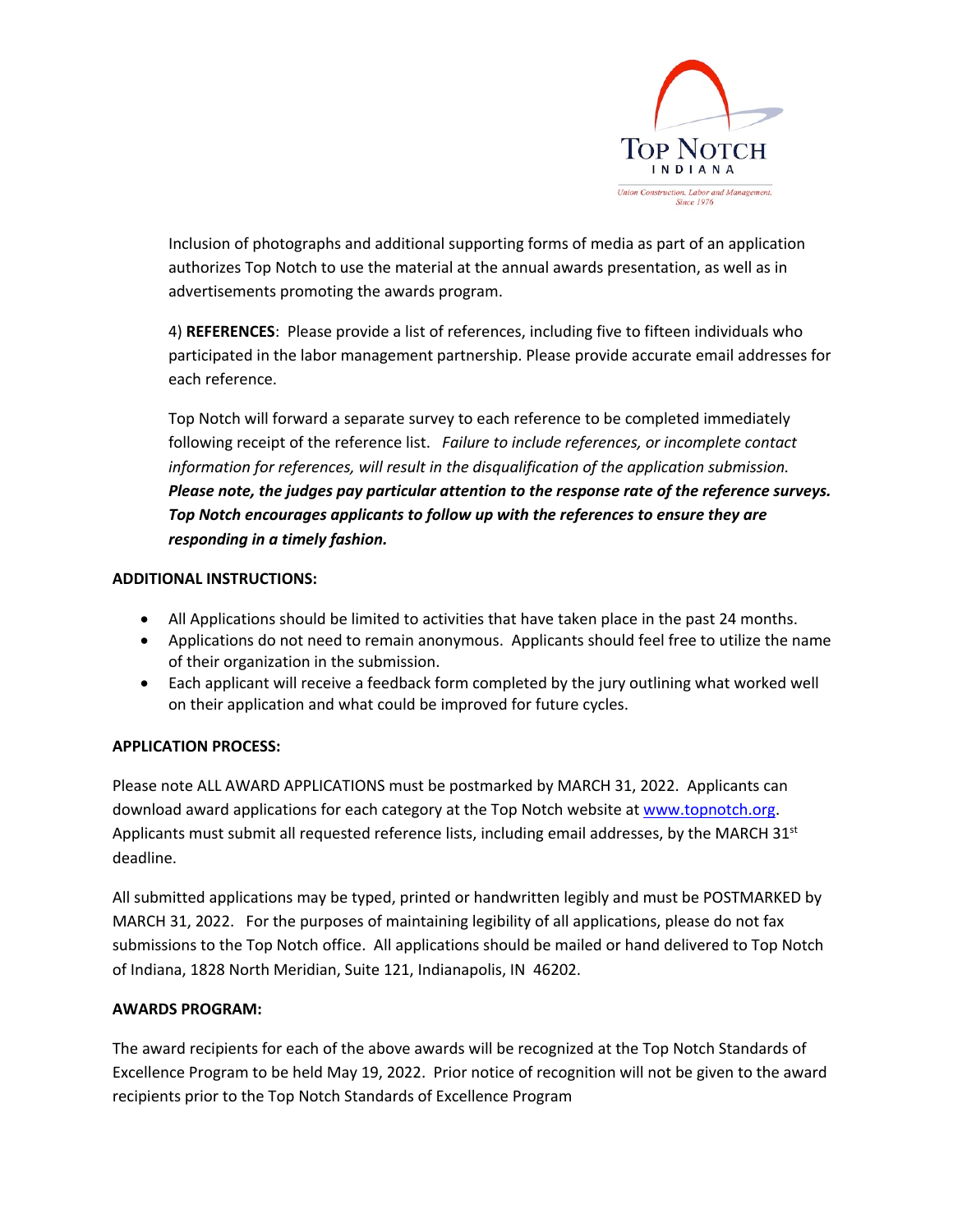

## **Top Notch 2022 Darrell Gossett Labor Management Award**

### APPLICATION FORM

Submitting Organization(s):

Applicant Contact Name:

Address:

City/State:

Phone:

Email:

How does your program contribute financially to Top Notch of Indiana?

□ We contribute as a result of language in our collective bargaining agreement.

□ We belong to a Labor Management Partnership that contributes to Top Notch (also referred to as the Construction Industry Progress Council of Indiana or CIPC.) Partnership name:

□ Other: